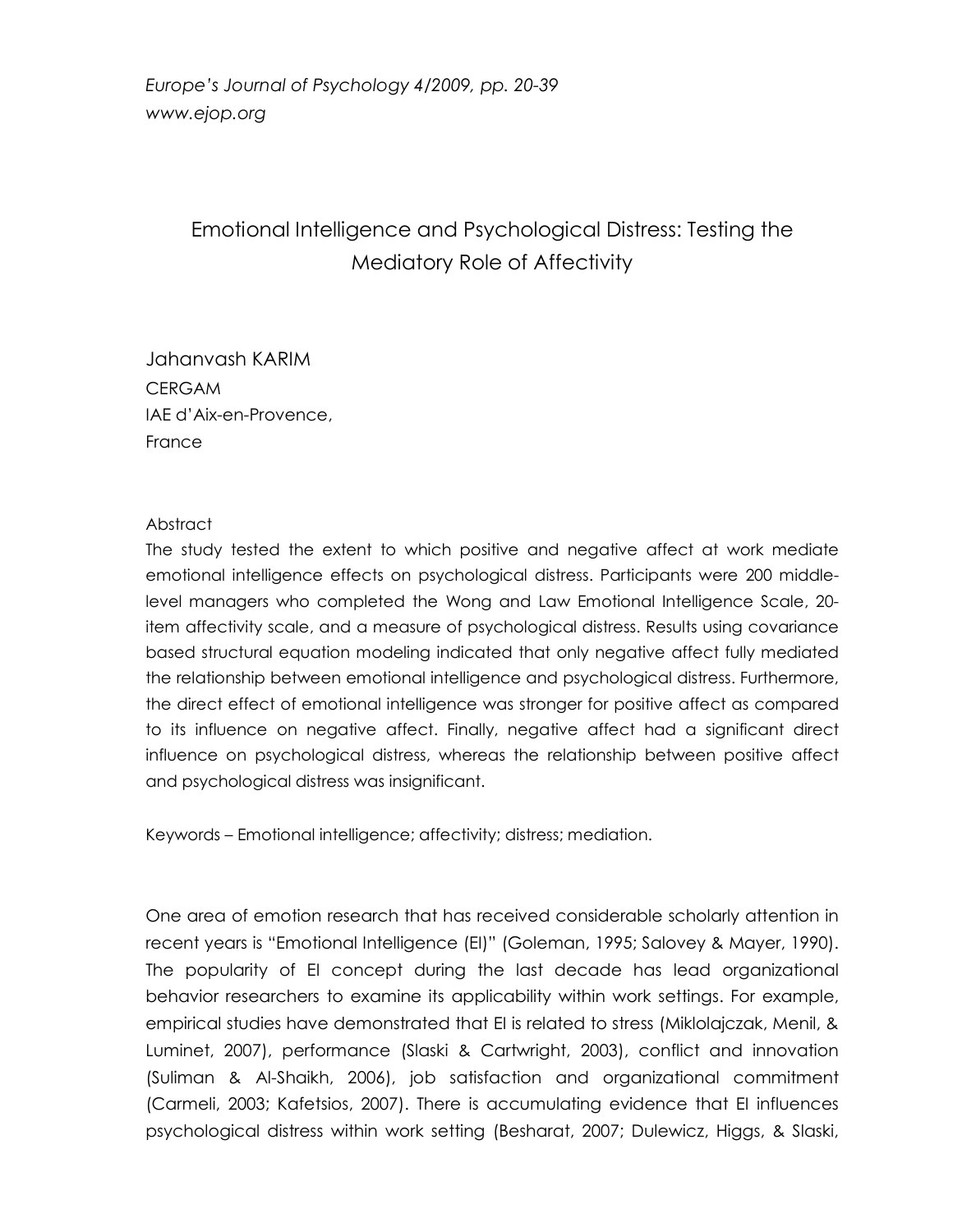2003; Tsaousis & Nikolaou, 2005). While the role of EI in predicting psychological distress is well established, the mechanism through which EI predicts psychological distress is little researched. To my knowledge, there is no study testing the extent to which affective experiences may mediate the relationship between EI and psychological distress. Affective Events Theory (AET: Weiss & Cropanzano, 1996) proposes that antecedent events at work (with dispositions) lead to affective states that in turn, lead to attitudinal and behavioral outcomes.

This study sought to test a model of EI that includes positive affectivity (PA) and negative affectivity (NA) in the EI-psychological distress relationship. Psychological distress is a serious problem faced by many employees within work setting. An understanding of the relationship between EI, affectivity, and psychological distress will help managers to take care of problem of distress in workers. Furthermore, most of the previous studies relating EI to psychological distress have been conducted in the West raising the questions about the extent to which these findings are generalizable to the East. This study adds to the literature by testing the proposed model in the South Asian context, thus providing some empirical cross-cultural validity of EI-psychological distress relationship.

# Conceptual Background and Hypothesis

# Emotional Intelligence

Salovey and Mayer (1990) were first to utilize the term "emotional intelligence". They drew on relevant evidence from previous intelligence and emotion research and presented the first model of EI. Their model included three distinct components: appraisal and expression of emotion, regulation of emotions, and utilization of emotional information in thinking and acting. Later, Mayer and Salovey refined their 1990's model, and defined EI as, " the ability to perceive accurately, appraise, and express emotions; the ability to access and/or generate feelings when they facilitate thought; the ability to understand emotion and emotional knowledge; and the ability to regulate emotions to promote emotional and intellectual growth" (Mayer & Salovey, 1997, P.10).

Since Salovey and Mayer's (1990) conceptualization, a considerable amount of theoretical and empirical research has been done on the conceptualization of EI (e.g. Bar-On, 1997; Goleman, 1995; Mayer & Salovey, 1997; Petrides & Furnham, 2001), as well as, its measures (e.g., Emotional Quotient Inventory: Bar-On, 1997; Mayer-Salovey-Caruso Emotional Intelligence Test: Mayer et al., 2003; Self-report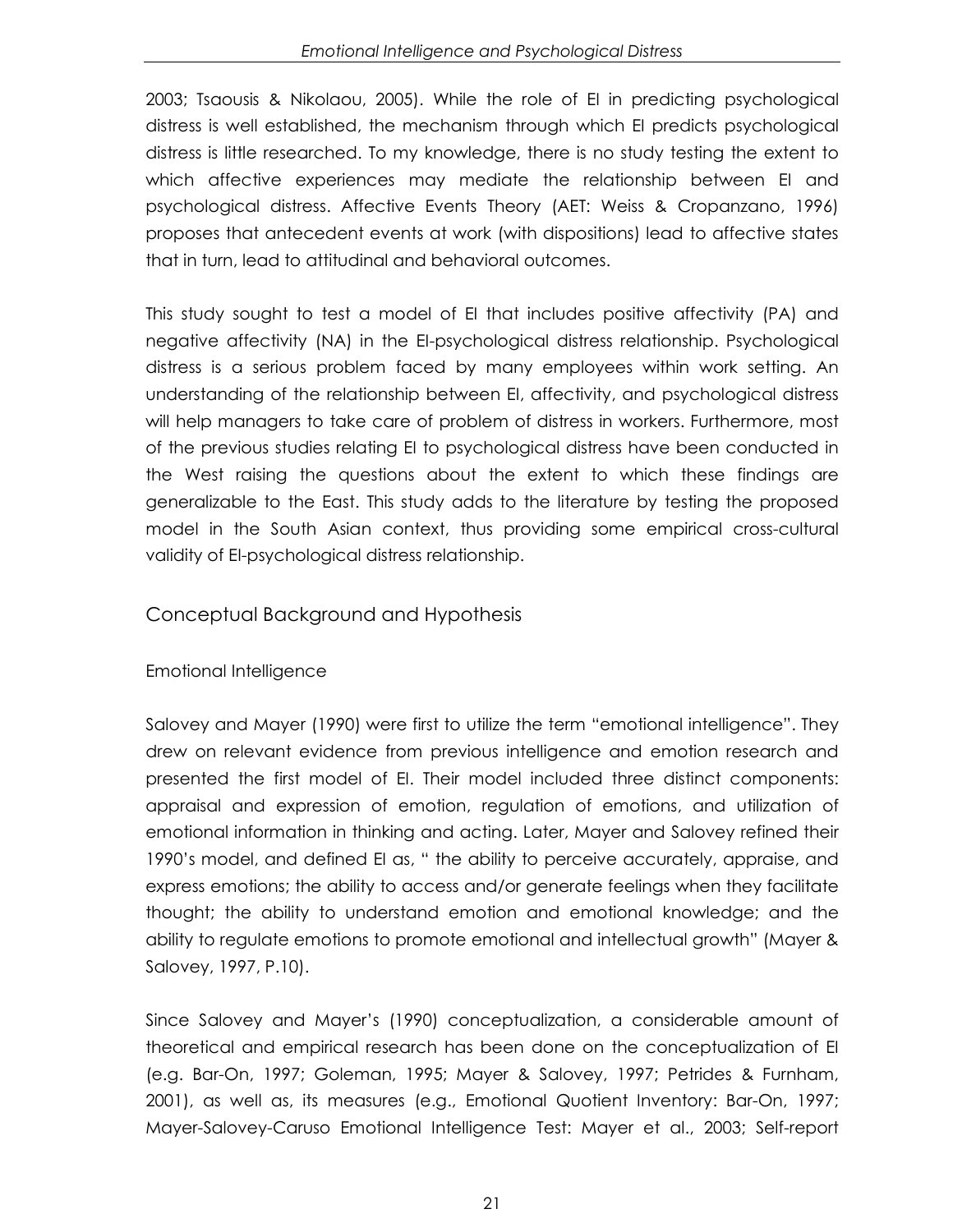Emotional Intelligence Test: Schutte et al., 1998; Trait Emotional Intelligence Questionnaire: Petrides, Pérez-Gonzalez, & Furnham, 2007). The plethora and diversity of EI models and measures in the field give rise to the need for a way to classify them. Currently there are mainly two approaches to conceptualizing and measuring EI: 'Ability EI' and 'Trait EI' (Petrides & Furnham, 2001). Ability models have been identified as those that define EI as 'intelligence' in the traditional sense (e.g., Mayer & Salovey, 1997; Salovey & Mayer, 1990). Proponents of ability EI conceive EI as an ability to process the information contained in emotions to determine the meaning of emotions and their connections to one another; and to use emotional information as the basis for thought and decision making (e.g., Salovey & Mayer, 1990). Ability EI is measured through performance tests with correct and incorrect answers, for example, Mayer-Salovey-Caruso emotional Intelligence Test (MSCEIT) (Mayer et al., 2003). On the other hand, trait EI is defined as "constellation of behavioral dispositions and self perceptions concerning one's ability to recognize, process, and utilize emotion laden information" (Petrides & Furnham, 2001, p. 426). Basically, the trait EI construct encompasses two kinds of variance: variance covered by personality dimensions (Big Five & Giant Three) and variance that lies outside these dimensions (Petrides, Pita, & Kokkinaki, 2007). In contrast to ability EI, the trait EI is measured via self-reports. In short, the distinction between ability EI (cognitiveemotional ability) and trait EI (trait emotional self-efficacy) is mainly based on the method of measurement (self-report versus performance based) and should not be confused with Mayer, Salovey, and Caruso's (2000) distinction between 'ability EI models' and 'Mixed EI models' . In contrast to Petrides, and Furnham's (2001) distinction, Mayer, Salovey, & Caruso (2000) conceive mixed models of EI (e.g., Bar-On, 1997; Goleman, 1995) as those which "mixes" cognitive abilities with other characteristics. In line with Petrides and Furnham's (2001) approach (trait EI vs. ability EI), the present paper seeks to find the relationships between trait EI, psychological distress, and affectivity.

### EI and Affectivity

Affectivity is a general tendency to experience a particular mood or to react to objects in a particular way (Lazarus, 1993). Affectivity is split up into two distinct dimensions: Positive affect (PA) and negative affect (NA). PA refers to tendency of experiencing good feelings such as enthusiastic, active, and alert, whereas, NA refers to having bad feelings such as anxiety and disgust (Watson, Clark, & Tellegen, 1988). Research has documented that PA and NA are two independent separate constructs (Morris & Feldman, 1996; Watson & Clark, 1984; Watson, Clark, & Tellegen, 1988).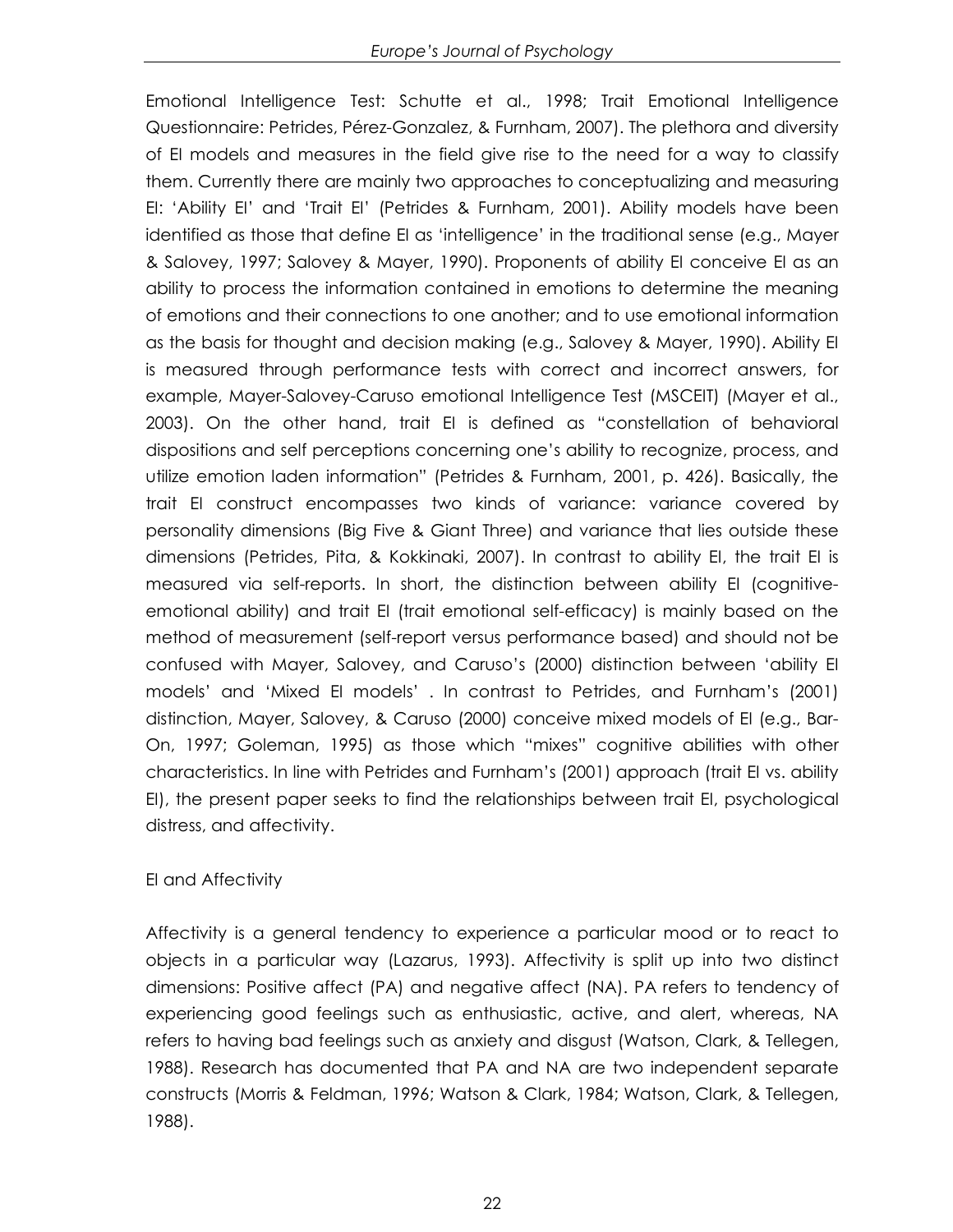According to Lopes et al. (2006), people are usually motivated to seek pleasant feelings and avoid unpleasant ones. The EI abilities can help people to identify and interpret cues that inform self-regulatory action to nurture positive affect and avoid negative affect (Lopes et al., 2006; Mayer & Salovey, 1997). Various researches have documented a positive relationship between EI and PA and negative relationship between EI and NA (e.g., Kafetsios & Zampetakis, 2008; Lopes et al., 2006; Sevdalis, Petrides, & Harvey, 2007). Thus, it is expected that trait EI will be positively associated with PA and inversely to NA at work.

Hypothesis 1a: There is a positive relationship between EI and PA. Hypothesis 1b: There is a negative relationship between EI and NA.

### Psychological Distress

Most of theorists look at a broader definition of psychological health containing two factors: Psychological well-being (positive mental health states like life satisfaction) and psychological distress (negative mental health states like anxiety and depression) (Massée et al.,1998; Veit & Ware, 1983; Wilkinson & Walford, 1998). Although psychological distress has been a topic of interest to psychologists and social scientists (Bruch, Rivet, & Laurenti, 2000; Massée, 2000), the study of this construct has garnered attention within the work setting during the past few years (e.g., Besharat, 2007; Dulewicz, Higgs, & Slaski, 2003; Tsaousis & Nikolaou, 2005).

The theoretical structure of the construct of psychological distress and its operationalization has been subjected to extensive research (e.g., Goldberg, 1978; Massée et al., 1998; Ridner, 2004). Ridner (2004) after extensive review of literature pointed out that, psychological distress is often embedded in the context of stress, strain, and distress and is seldom treated as a distinct concept. She differentiated between strain, stress, distress, and psychological distress and defined the construct of psychological distress as, "the unique discomforting, emotional state experienced by an individual to response to a specific stressor or demand that results in harm, either temporary or permanent, to the person." (p. 539). Psychological distress is a complex and multidimensional construct (Massée et al., 1998; Ridner, 2004; Veit & Ware, 1983, Wilkinson & Walford, 1998). In its simplest form psychological distress is viewed as a construct that represents aspects of negative functioning. For instance, according to Massée et al., (1998), psychological distress is usually operationalized by measures of self-depreciation, irritability, anxiety, depression, and social disengagement.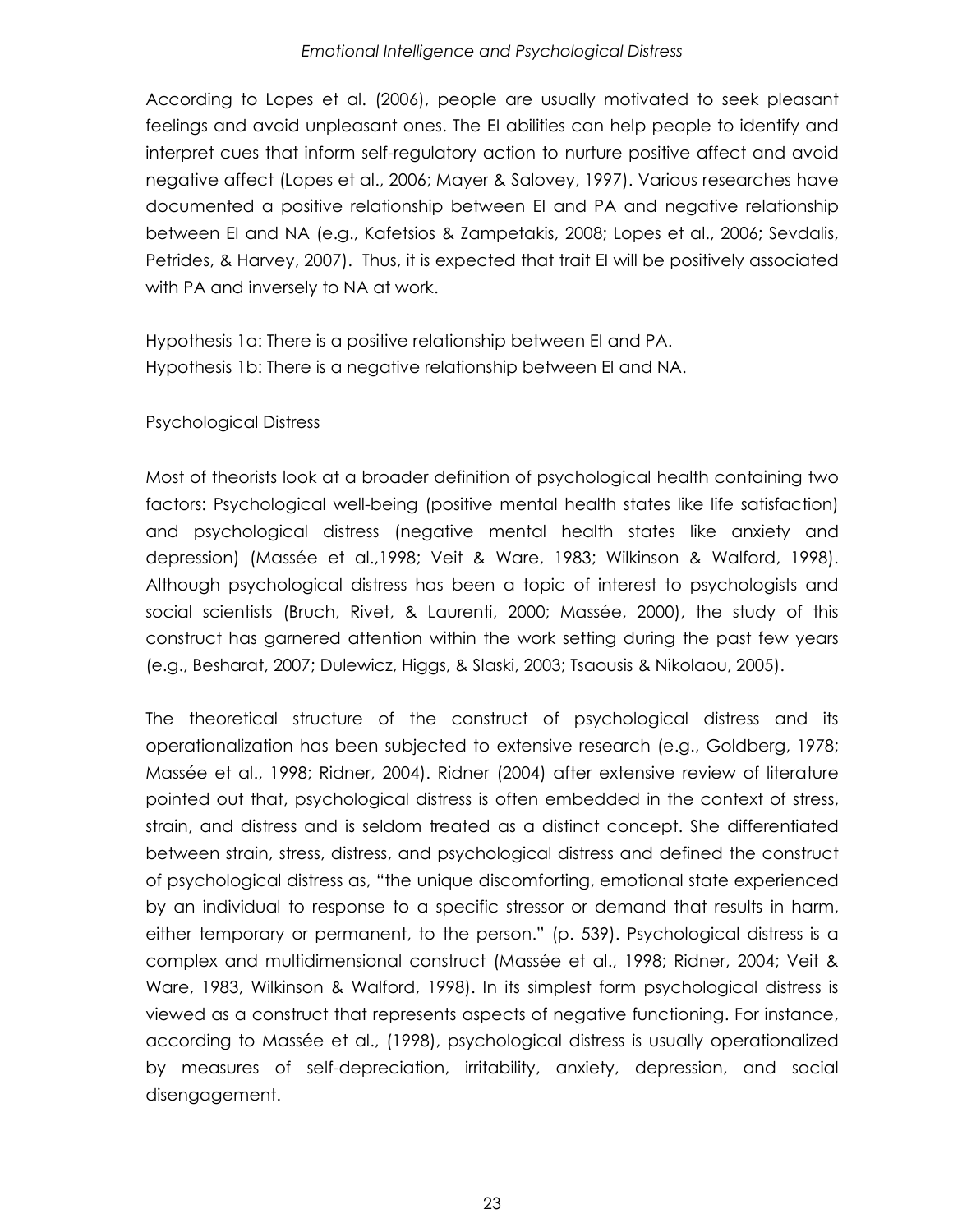## Affectivity and Psychological Distress

It has been argued that affectivity may affect perceived level of psychological health by influencing perceptions of self or environment (Oliver & Brough, 2002). Individuals with high levels of NA are more likely to appraise events as threatening (Gallagher, 1990), tend to view their environment more negatively (Spector et al., 2000), report more negative interpretations of trivial problems (Watson & Pennebaker, 1989), and encode more negative information (Larsen, 1992). This highly negative view of their objective environment lead them to rate stressors as highly aversive experiences, which in turn leads to poorer psychological well-being outcomes (e.g., anxiety & depression) (Oliver & Brough, 2002; Spector et al., 2000). Thus, it is expected that PA will be negatively associated with psychological distress and NA will be positively associated with psychological distress.

Hypothesis 2a: There is a negative relationship between PA and psychological distress.

Hypothesis 2b: There is a positive relationship between NA and psychological distress.

### EI and Psychological Distress

In their review of psychological well-being research, Diener and colleagues (Diener et al., 1999) assert that, "personality is one of the strongest and most consistent predictors of subjective well-being" (p. 279). In this nexus, there are several reasons why trait EI may influence psychological distress. Research suggests that EI abilities and traits contribute to good physical and psychological health (Salovey et al., 1999; Salovey et al., 2000; Tsaousis, & Nikolaou, 2005). Emotionally intelligent individuals have good physical and psychological health because they are better able to cope with life's challenges and can control their emotions more effectively (Taylor, 2001). In literature, various empirical studies have well documented the significant negative relationship between trait EI and psychological distress (e.g., Besharat, 2007; Dulewicz, Higgs, & Slaski, 2003; Tsaousis & Nikolaou, 2005) and between trait EI and sub dimensions of psychological distress, such as, depression and anxiety (Bauld & Brown, 2009; Extremera & Fernàndez-Berrocal, 2006; Fernandez-Berrocal et al., 2006).

Recently, researchers have argued that affective states at work, might serve to be the linking mechanism through which EI affects a variety of employee behavior and organizational outcomes (e.g., Kafetsios, 2007; Kafetsios and Zampetakis, 2008). The study of affective states at work is an important area of organizational behavior research (Ashkanasy, Hartel, and Zerbe, 2000) and help in understanding the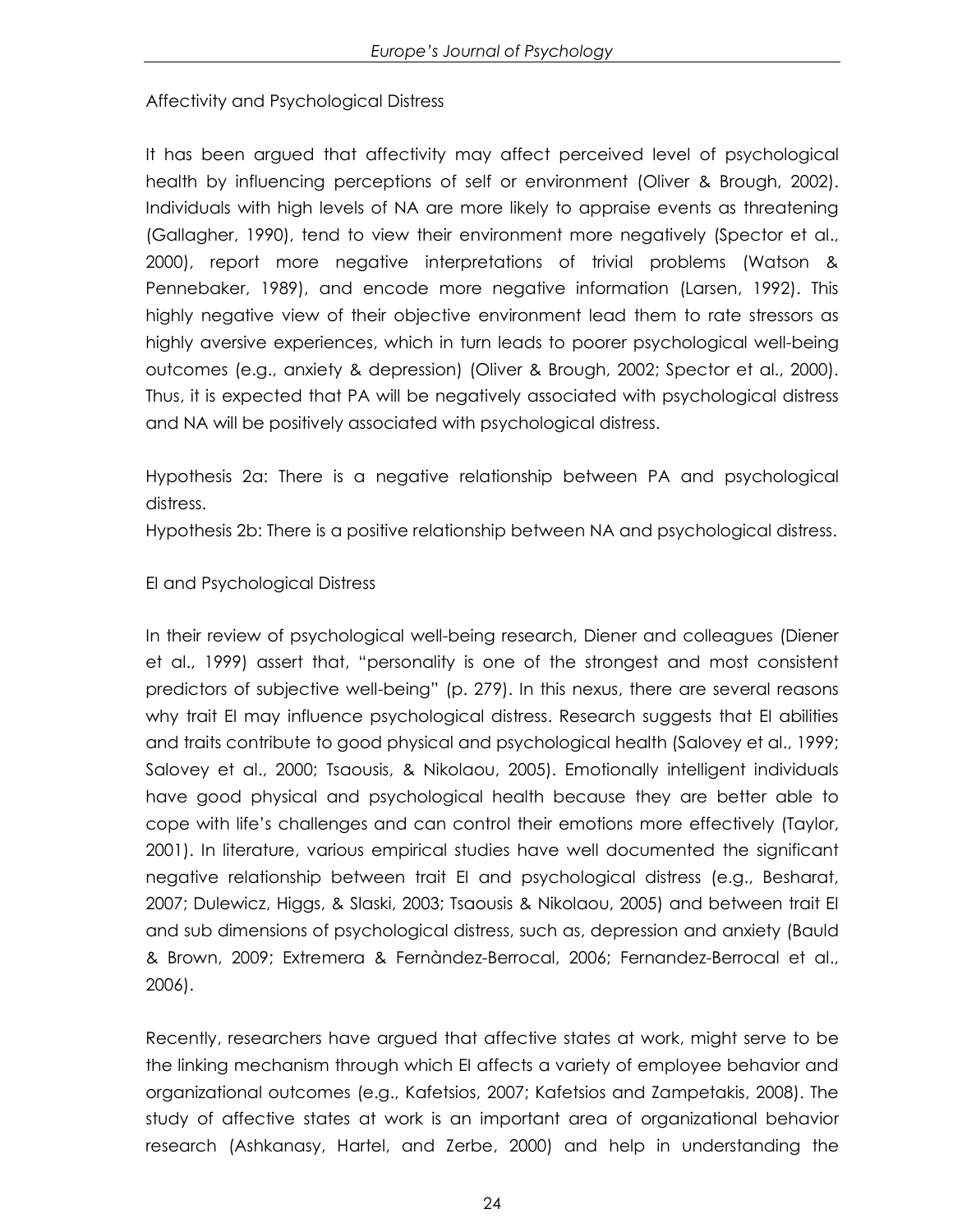processes underlying the effects of various working conditions, work events and personality dispositions on various work attitudes, behaviors and individual's psychological states (Kafetsios, 2007; Kafetsios & Zampetakis, 2008; Weiss & Cropanzano, 1996). Affective Events Theory (AET) (Weiss & Cropanzano, 1996) proposes that antecedent events at work with dispositions lead to affective states that in turn, lead to attitudinal and behavioral outcomes. Relevant to current study, AET suggests that dispositions (personality) may directly influence the employees' affective reactions. Thus, it is important to understand specific information about different dispositions in addition to work events in order to make predictions about individual's behavior. Individual differences influence reactions to the same work event, and these differences in reactions lead to different types of behaviors and attitudes (Weiss & Cropanzano, 1996). Various studies have supported the idea that affective states mediate the effect of work events and/or dispositions on outcomes (e.g., Fisher, 2000; Kafetsios, 2007; Kafetsios & Zampetakis, 2008; Weiss, Nicholas, & Daus, 1999). Thus,

Hypothesis 3: PA and NA mediate EI effects on psychological distress.

### Method

### **Participants**

The sample for this study consisted of 206 middle level managers from three public sector organizations situated in Pakistan. 95 participants of the total sample (46 percent) were males and 111 (54 percent) were females. The mean age for this sample was 31.48 years (*SD* = 8.10).The sample was collected using non-probability purposive sampling method in order to obtain the appropriate number of participants for the study. Purposive sampling involves collecting any cases that contain the most representative attributes of the population (Cohen, Manion, & Morrison, 2000, p.99). Before distribution of questionnaires, permission was obtained from each of the organization. Attached to the survey instrument was a letter that explained the objective of the survey in general terms, assured respondents of the confidentiality of their responses, and notified them that participating in the survey was voluntary. All participants were treated in accordance with the "Ethical principles of Psychologists Code of Conduct" (American Psychological Association, 2002). Administration of the questionnaires was carried out by post graduate students who acted as research assistants and no monetary incentive was provided.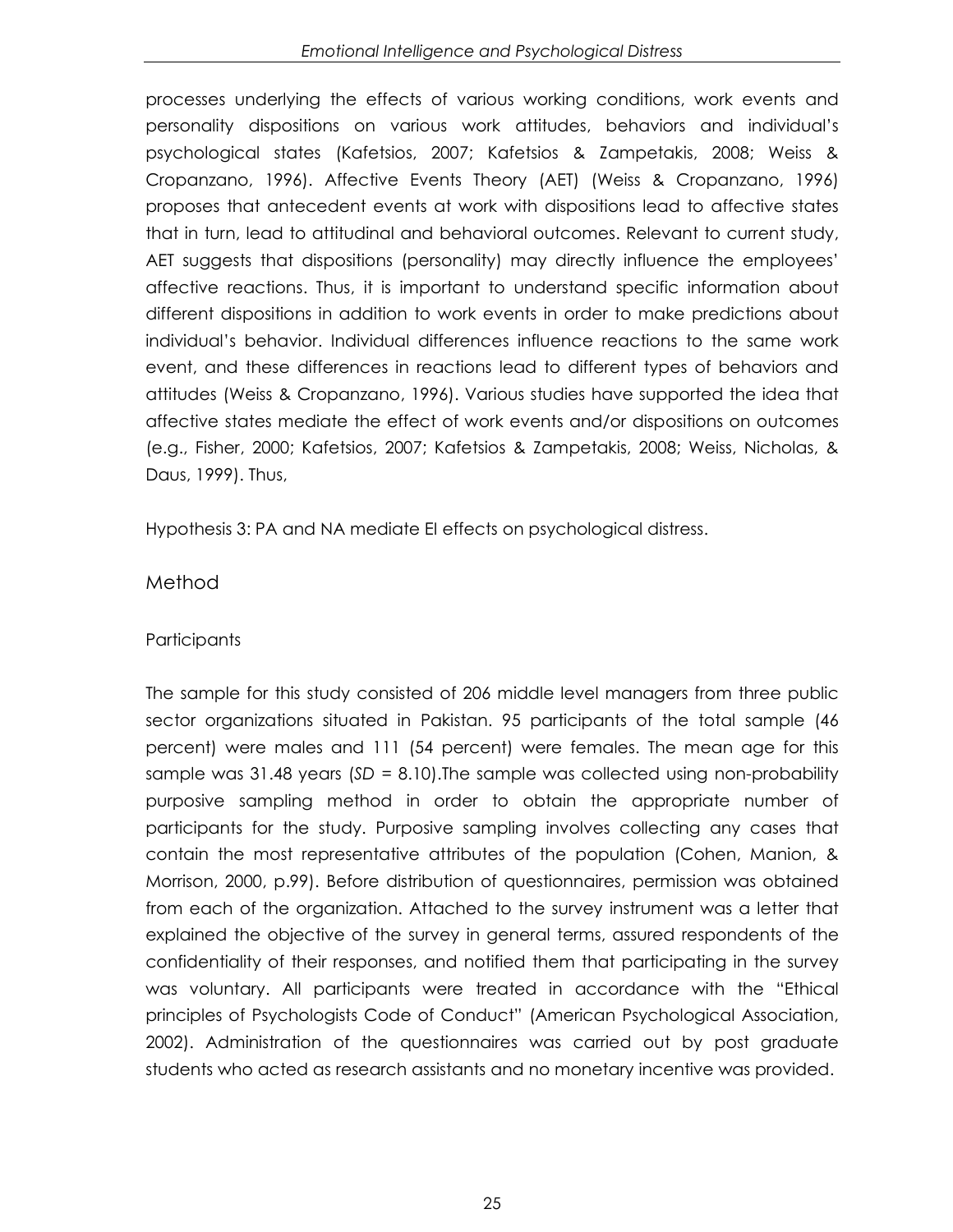### Instruments

Wong and Law Emotional Intelligence Scale (WLEIS: Wong & Law. 2002). WLEIS consists of 16 items and taps individuals' knowledge about their own emotional abilities rather than their actual capacities. Specifically, the WLEIS is a measure of beliefs concerning self-emotional appraisal (SEA) (e.g., "I have a good sense of why I have certain feelings most of the time"), others' emotional appraisal (OEA)(e.g., "I always know my friends' emotions from their behavior"), regulation of emotion (ROE) (e.g., "I always set goals for myself and then try my best to achieve them"), and use of emotion (UOE) (e.g., "I am able to control my temper and handle difficulties rationally"). The response scale has been seven point Likert-type scale ranging from one (strongly disagree) to seven (strongly agree). Coefficients alphas for the four dimensions were: SEA: .80; OEA: .82; ROE: .81; UOE: .82.

Affectivity. Affectivity was measured by 20 items Positive and Negative Affect Schedule (PANAS) (Watson, Clark, & Tellegen, 1988). PANAS is composed of two tenitem mood scales one to measure positive affectivity and the other to measure negativity affectivity. The higher scores on both PA and NA items indicate the tendency to experience a positive and negative mood. The ten positive affective states were: motivated, excited, feel strong, enthusiastic, proud, alert, inspired, determined, attentive, and active. The ten negative affective states were: distressed, upset, guilty, scared, hostile, irritable, ashamed, nervous, jittery, and afraid. Research has demonstrated the sound reliability of PANAS (i.e., Morris & Feldman, 1996). Respondents were requested to rate the statement on a 5-point scale (*not at all* to *extremely*) by comparing themselves during the past 2 weeks with their 'usual selves'. In this study, the positive and negative affect parts of PANAS had good internal consistency (Alphas .71 and .85 respectively).

Psychological distress. Psychological distress was measured by Chan's (2005) twenty item scale. This scale measures psychological distress in terms of current nonpsychotic symptoms in the five symptom areas represented by scales of health concerns, sleep problems, anxiety, dysphoria, and suicidal ideas. Respondents were requested to rate each symptom statement on a 5-point scale (*not at all* to *extremely*) by comparing themselves during the past 2 weeks with their 'usual selves'. Coefficients alphas for the five dimensions were: health concerns: .75; sleep problems: .68; anxiety: .60; dysphoria: .86; and suicidal ideas: .78.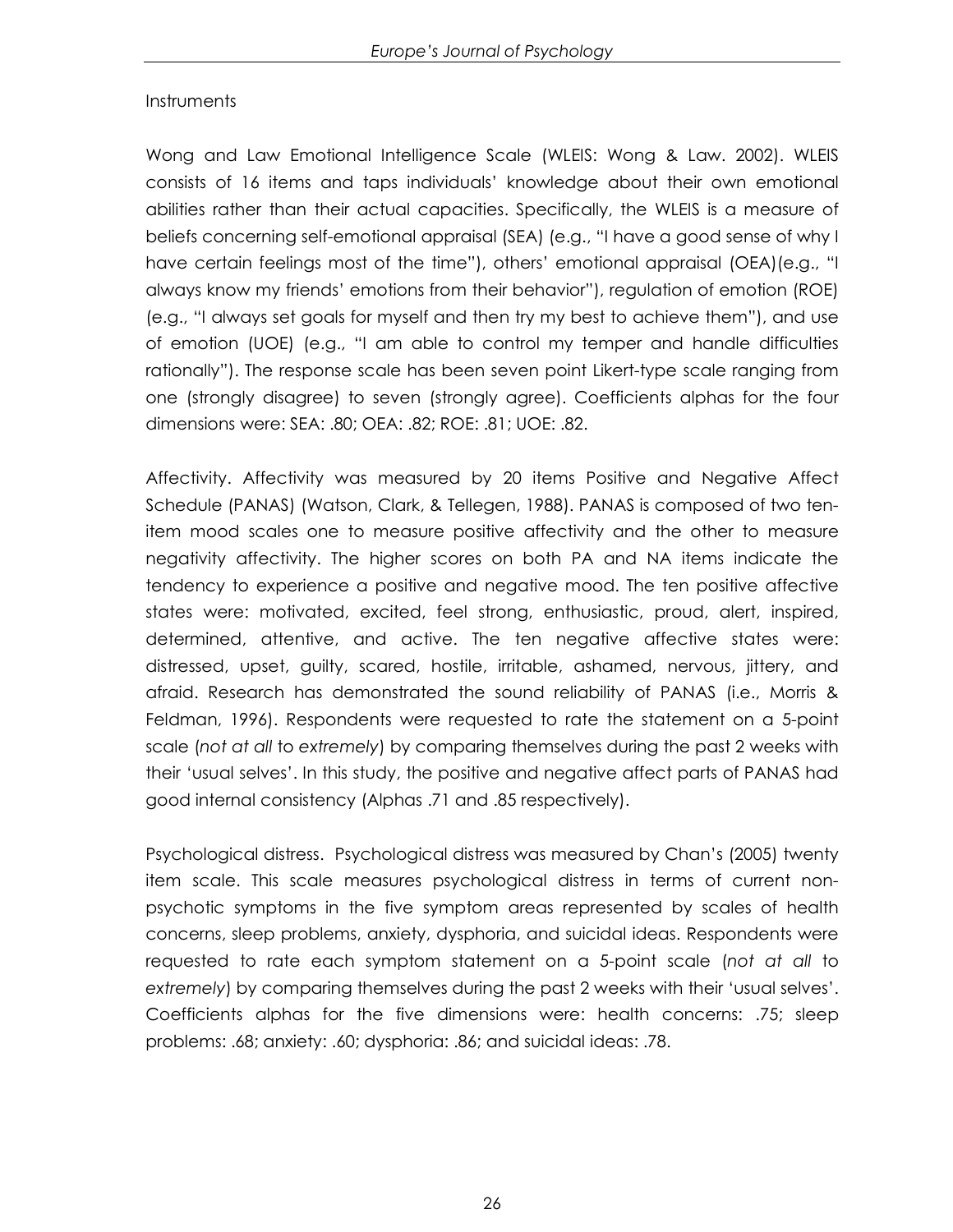### Statistical Analysis

Prior to hypothesis testing data were tested for missing values and deviation from normality. Model fitting was performed with the help of AMOS (Arbuckle, 2006). Covariance based structural model (CBSEM) was analyzed and interpreted in two stages: the measurement model and the structural model. The measurement model relates to the relations between manifest variables (observed items) and latent variables. The measurement model is tested by assessing the discriminability of the constructs in the model. This ensures that only valid constructs' measures are used before assessing the nature of relationships in the overall model. For testing the measurement model (discriminant validity of four constructs), chi-square difference test was employed (Anderson & Gerbing, 1988; Bagozzi & Phillips, 1982). The chisquare values for unconstrained model and the chi-square value for fully constrained model (all correlations constrained to 1) were determined. According to Anderson and Gerbing (1988, p.416) and Bagozzi and Phillips (1982, p.476), if the  $\chi^2$  for the first model is significantly smaller than second model, discriminant validity is achieved. This is because the better fitting model is the one where the two dimensions/constructs are viewed as distinctly different or not perfectly correlated.

Structural model specifies relations between latent constructs. The structural model is tested by estimating the paths between the constructs. Structural model was tested by computing path coefficients (*ßs*). A bootstrapping procedure using 1000 subsamples was performed to evaluate the statistical significance of each path coefficient. AMOS (Arbuckle, 2006) performs parametric bootstraps to find an approximate confidence interval for any model parameter under normal distribution theory. Steiger's Power Anlaysis (StatSoft, 2001) was used to estimate SEM modellevel power. Various fit indices were used to assess the fit of the model to the data, i.e*., χ2*/*df,* CFI, GFI, AGFI, RMSEA, and AIC. According to Hair et al. (2006), multiple indices should be used to assess a model's goodness of fit. The fit indices should include: the Chi-square value and associated degree of freedom; one absolute fit index (like the GFI, RMSEA, or SRMR); one incremental fit index (like CFI or TLI); one goodness of fit index (like GFI, CFI, or TLI); and one badness of fit index (like RMSEA, SRMR). A *χ <sup>2</sup>/df* value close to 2 indicates an acceptable fit (Bentler & Bonett, 1980) and the value close to 0.90 for CFI and GFI indicates a good fit (Schumacker & Lomax, 1996). The value below 0.08 for root mean square error of approximation (RMSEA), a measure that takes into account the error of approximation in the population, indicates good fit (Browne & Cudeck, 1993). Regarding AIC, the model with smallest AIC value is considered to be the best model (Schumacker & Lomax, 1996).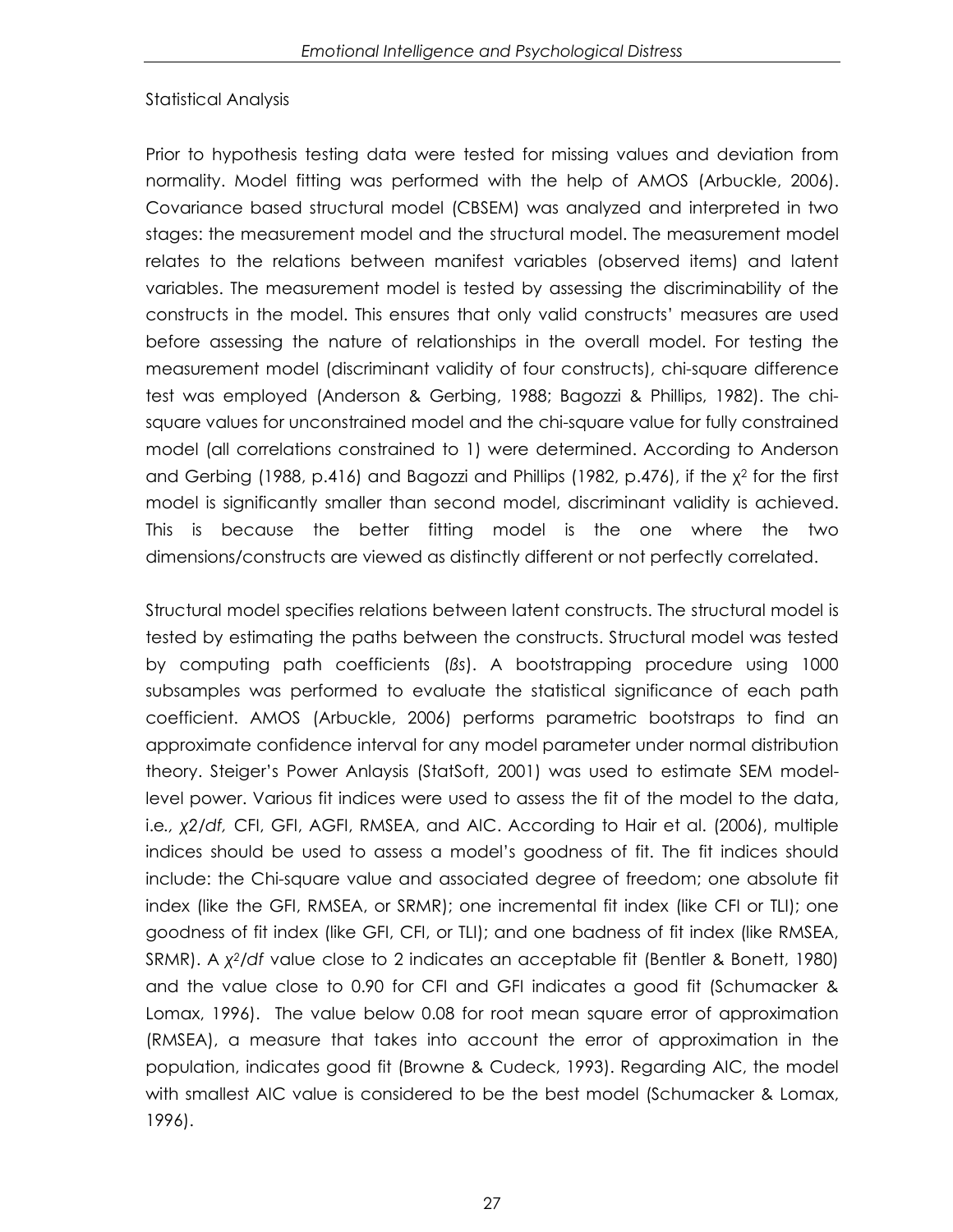# **Results**

Missing Value Analysis, Data Cleaning, and Item Parceling

Prior to hypothesis testing, the validity of participants' responses was examined. In order to make data entry errors unlikely, the data was entered twice and comparison was made between two entries for data entry mistakes (Barchard & Christensen, 2007). Little's (1988) missing completely at random (MCAR) test revealed that the missing data were missing completely at random (*χ <sup>2</sup>* = 810.72. *df* = 935, *p* > .05). When the missing data is MCAR, any imputation method can be used (Hair et al., 2006). Expectation–maximization (EM) method was employed to impute missing values.

Values of skewness and kurtosis below the absolute value of 1 can be considered as acceptable (Miles and Shevlin, 2004). With the exception of 5 items, all items showed skewness and kurtosis smaller than 1 and these exceptions were close to the criterion. As well as, a visual check of QQ-plots and histograms also revealed unimodel distribution for all items. Three cases with extremely low z scores were found to be univariate outliers and three cases were identified through Mahalanobis' distance as multivariate outliers with *p* < .001. These six cases were removed from subsequent analysis.

Table 1 presents means, standard deviations and intercorrelations among variables. EI was significantly related to psychological distress (*r* = -.15, *p* < .05), positive affect (*r* = .41, *p* < .001) and negative affect (*r* = -.28, *p* < .001). Furthermore, psychological distress was significantly related to negative affect (*r* = .53, *p* < .001).

| Descriptive signstics and imer-scale correlations |       |      |          |         |          |         |          |       |
|---------------------------------------------------|-------|------|----------|---------|----------|---------|----------|-------|
|                                                   | М     | SD   |          | 2       | 3        | 4       |          | 6     |
| 1. Gender <sup>a</sup>                            |       |      |          |         |          |         |          |       |
| 2. Age                                            | 31.48 | 8.10 | $0.23**$ |         |          |         |          |       |
| 3. EI                                             | 5.63  | .89  | $-14$    | $-0.06$ | (.89)    |         |          |       |
| 4. Psychological distress                         | 1.97  | .68  | $-16^*$  | $-.07$  | $-.15^*$ | (88.)   |          |       |
| 5. Positive affect                                | 3.69  | .56  | $-.17^*$ | $-11$   | .41**    | $-11$   | (.71)    |       |
| 6. Negative affect                                | 1.83  | .74  | $-.09$   | $-0.06$ | $-.28**$ | $.53**$ | $-.18^*$ | (.85) |

|  |  | Descriptive statistics and inter-scale correlations |
|--|--|-----------------------------------------------------|

Note : N = 200. Internal reliabilities in parenthesis.

 $\alpha$  Gender is coded  $\beta$  = female  $1$  = male.

$$
^{\ast }\mathsf{P}<0.05
$$

Table 1

 $*$  $P$  < 0.01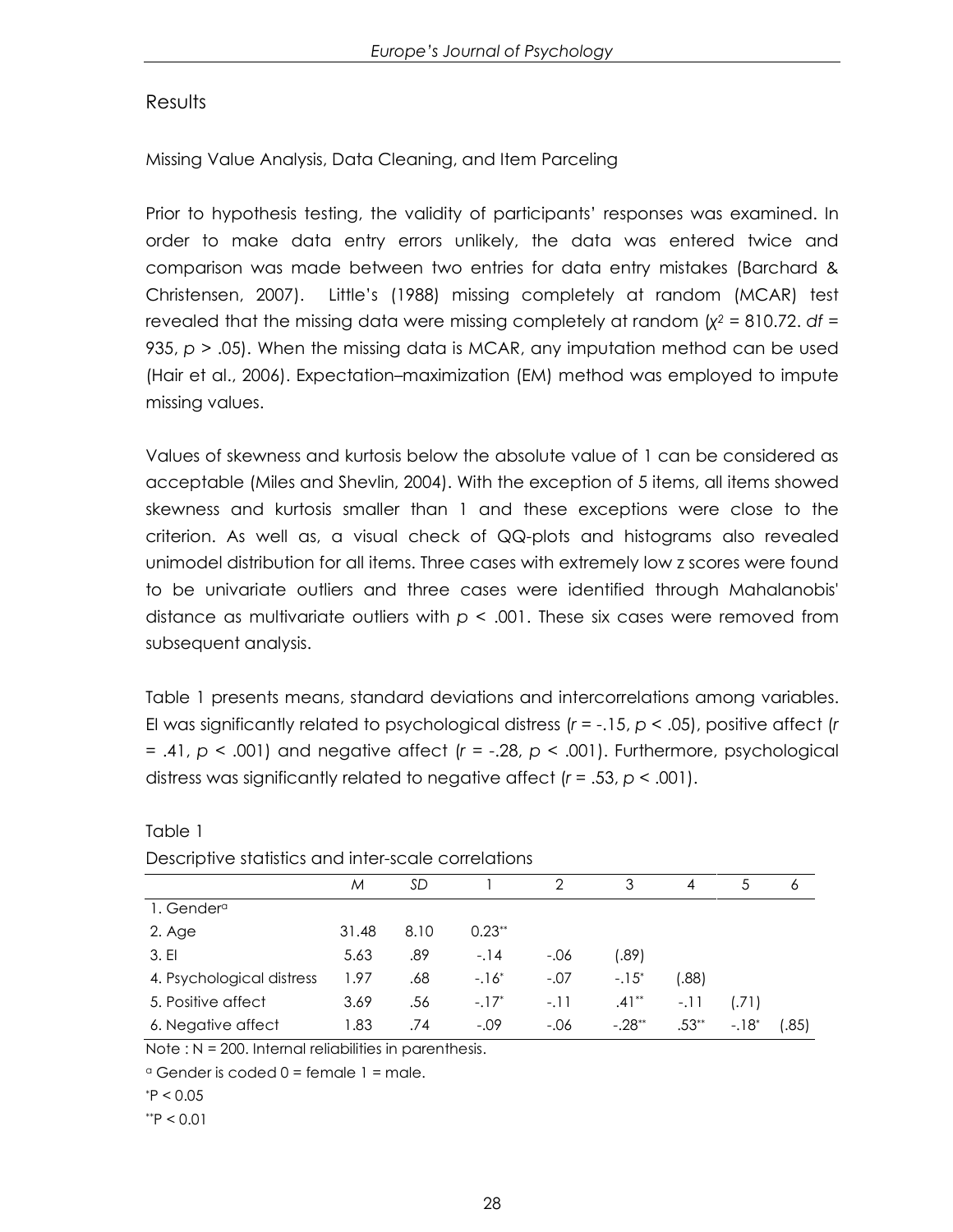The practice of item parceling (combining items into small groups of items within scales or subscales) is much popular for reducing data analysis problems e.g., nonnormality and small sample sizes (e.g., Bandalos, 2002). Thus, in order to allow robust statistics, the size of the model was reduced by creating item parcels for 20 items PANAS (Watson, Clark, & Tellegen, 1988). Based on factor loadings (exploratory factor analysis) for each PANAS i.e., ten item's PA scale and ten item's NA scale, two 5-item parcels were created. Coefficient alphas for two PA scales were: PA1: .64; and PA2: .71. And coefficient alphas for two NA scales were: NA1: .70; and NA2: .80.

### Measurement Model

Table 2 presents the fit statistics for measurement model. Results indicate that, the hypothesized measurement model fit the data well than a single factor model, both in terms of various fit indices and chi-square difference test.

### Table 2

### Fit statistics for measurement models

|                              |  | df x <sup>2</sup> /df | Δx <sup>2</sup> GFI CFI |  | RMSEA                                                                    | AIC. |
|------------------------------|--|-----------------------|-------------------------|--|--------------------------------------------------------------------------|------|
| Four-factor 171.62** 60 2.90 |  |                       |                         |  | .92 .91 .081 (90% CI: .07- .10) 235.62                                   |      |
|                              |  |                       |                         |  | one factor 456.16** 65 7.01 284.54* .69 .55 .17 (90% CI: 15 - 18) 508.16 |      |

 $*$ <sup>\*</sup> *p* < 0.001.



Figure 1. Structural model. SEA = self emotion appraisal; OEA = Others emotion appraisal; UOE = use of emotion; ROE = regulation of emotion;  $PA =$  positive affect;  $NA =$  negative affect; HC = health concerns; SP = sleep problems; A = anxiety; DY = dysophoria; SI = suicidal ideas. \*\* *p* < .01.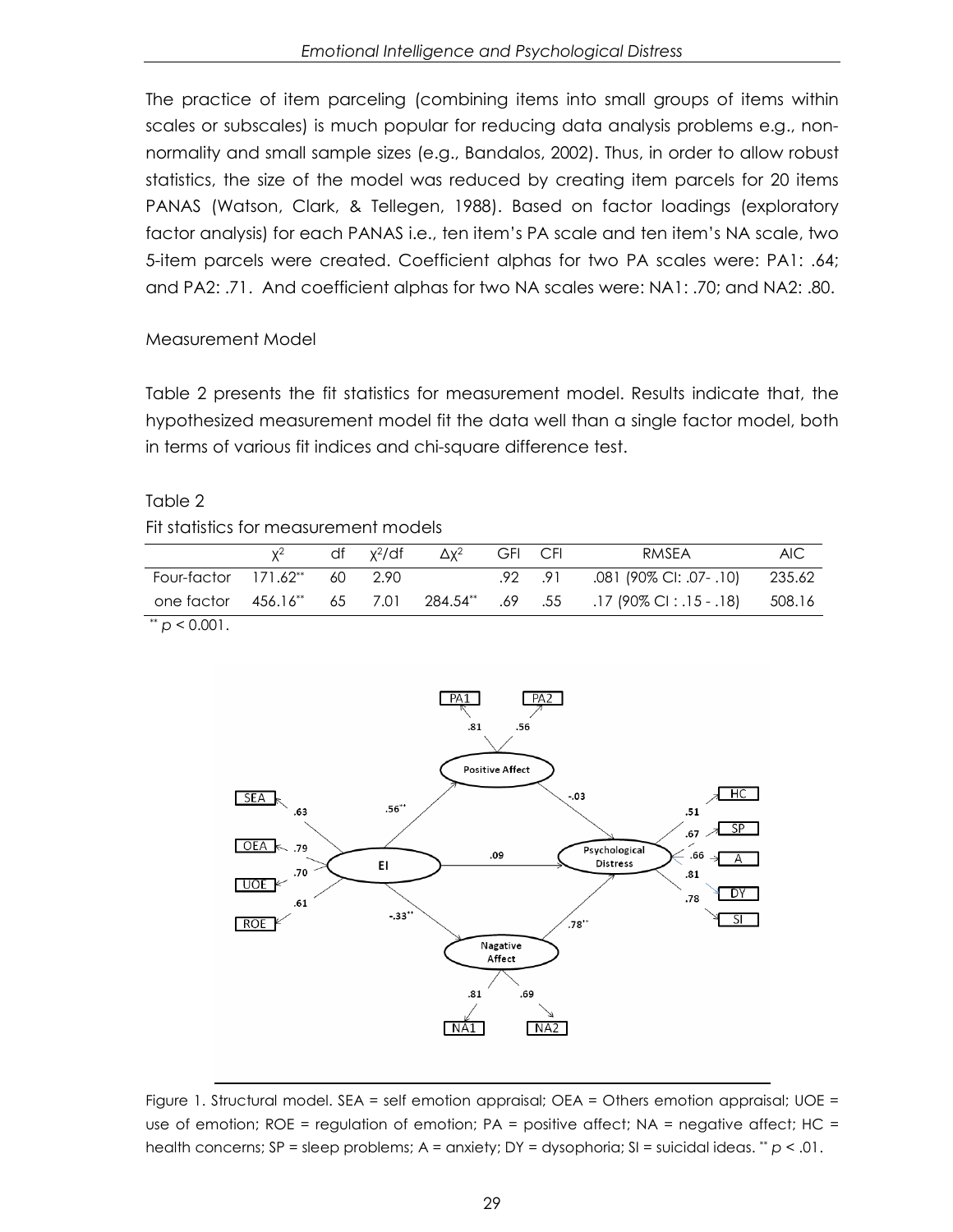# Structural Model

The structural model revealed a good fit to the data:  $\chi^2$  (60, N = 200) = 172.65, p < 0.001; GFI = .92; CFI = .91 and RMSEA = .081 (90% CI = .07 – 0.10). Steiger's Power Analysis (StatSoft, 2001) suggested a power of .83 for the model (*ε*1 = .08, α = .05, *N* = 200, *df* = 60). The results indicated that the effect of EI on psychological distress was partially mediated by PA and NA. The standardized direct effect of EI on psychological distress was .08 (95% percentile confidence interval:(-.08) – (.30), *p* > .34). EI had significant direct effects on NA (-.34, 95% percentile confidence interval:(-.52)-(-.15), *p* = .003) and PA (.56, 95% percentile confidence interval: (.42)- (.73), *p* < 0.05). Indirect effect of EI on psychological distress was (-.28, 95% percentile confidence interval: (-.52)-(-.09), *p* < .01). In sum, the standardized total effect of EI on psychological distress was -.19 (95% percentile confidence interval: (-.36) – (-.03), p < .10). Finally, negative affect had a statistically significant direct effect on psychological distress (.78, 95% percentile confidence interval :(.63)-(.94), *p* < .01) and the relationship between positive affect and psychological distress was insignificant (-.03, 95% percentile confidence interval: (-.23)-(.14), *p* > .05). The proportion of variance in psychological distress explained by all constructs was 58% (95% percentile confidence interval: (.40)-(.79), *p* < .001). In sum, the direct effect of PA on psychological distress was insignificant, PA did not mediate the relationship between EI and Psychological distress, and NA fully mediated the relationship between EI and psychological distress (Table 3).

### Table 3

| Predictor       | Outcomes        |                                           |                    |                     |
|-----------------|-----------------|-------------------------------------------|--------------------|---------------------|
|                 | Positive affect | Negative affect<br>Psychological distress |                    |                     |
|                 | <b>Direct</b>   | Direct                                    | <b>Direct</b>      | Indirect            |
| EI              | $.56***$        | $-.34**$                                  | .08                | $-.28**$            |
|                 | $[(.42)-(.73)]$ | $[(-.52) - (-.15)]$                       | $[(-.08) - (.30)]$ | $[(-.52) - (-.10)]$ |
| Positive        |                 |                                           | $-.03$             |                     |
| affect          |                 |                                           | $[(-.23)-(.14)]$   |                     |
| <b>Negative</b> |                 |                                           | $.78^{**}$         |                     |
| affect          |                 |                                           | $[(.63)-(.94)]$    |                     |

Standardized direct and indirect effects

Note: The Confidence Intervals (CI) are based on the findings from bootstrapping analysis (1000 samples).

 $*$  *p* < .01.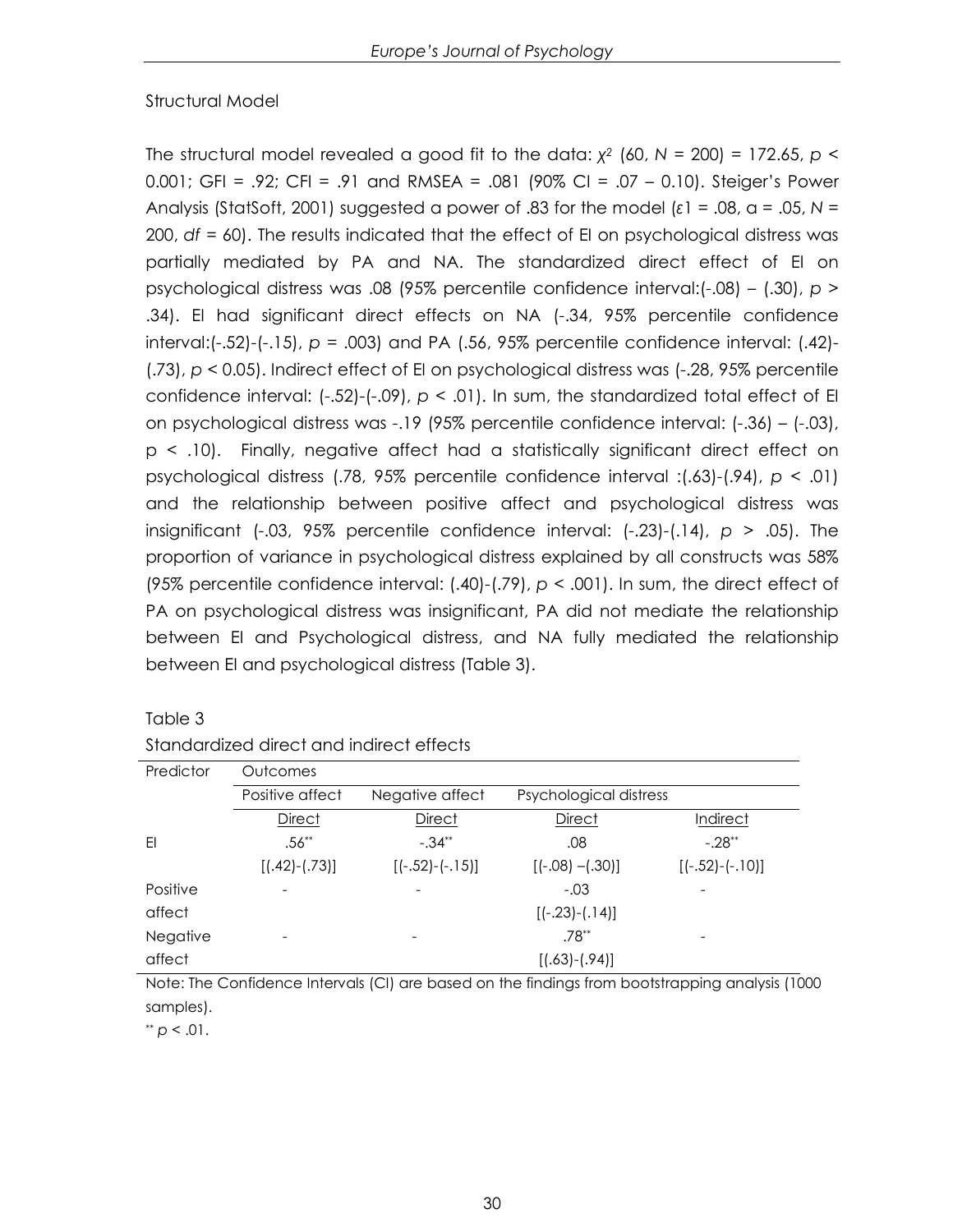# **Discussion**

This study investigated the associations between EI and variables theoretically linked to it: PA, NA, and psychological distress.

In line with previous studies (e.g., Kafetsios & Zampetakis, 2008 ; Lopes et al., 2006 ; Sevdalis, Petrides, & Harvey, 2007) the results demonstrated that EI is an important predictor of work affectivity. EI was positively related to PA and negatively to NA (H1a & H1b). Furthermore, the effect of EI was stronger for PA as compared to NA, which demonstrates the important role of EI in generating positive moods in the work setting. Positive emotions appear to broaden individual's momentary thought-action repertoires (widening the array of the thoughts and actions that come to mind) that promote the building of physical resources (e.g., better health), social resources (e.g., friendship), intellectual resources (e.g., expertise), and psychological resources (e.g., optimism) (broaden-and-build theory: Fredrickson, 2001). Accroding to Tugade and Fredrickson (2001), "emotionally intelligent individuals proactively cultivate positive emotions as paths toward development and growth….. Positive emotions are key resources that should be recognized for their worth….. They appear essential for effective and optimal personal and social functioning". In sum, emotionally intelligent employees are better able to apply these broad and build strategies in work settings (Kafetsios & Zampetakis, 2008) in order to successfully regulate their negative emotional experiences, which in turn produces beneficial consequences to their psychological and physiological well-being (Tugade & Fredrickson, 2002).

The results of this study confirmed the assertion that people high on negative affectivity are more vulnerable to poorer psychological well-being outcomes (e.g., anxiety and depression) (Oliver & Brough, 2002; Spector et al., 2000). This is because, they rate stressors as highly aversive experiences, and ruminate about their negative feelings often, which in turn amplify and increase in number of depressive episodes. The results of this study support key assumptions of Affective Events Theory (AET) (Weiss & Cropanzano, 1996) which proposes that antecedent events at work with dispositions lead to affective states that in turn, lead to attitudinal and behavioral outcomes. Partial support was found for the mediating role of PA and NA in the relationship between EI and psychological distress. Only NA fully mediated the relationship between EI and psychological distress. Results suggest that EI helps in the formation of affective states at work, which in turn influence employee's psychological health.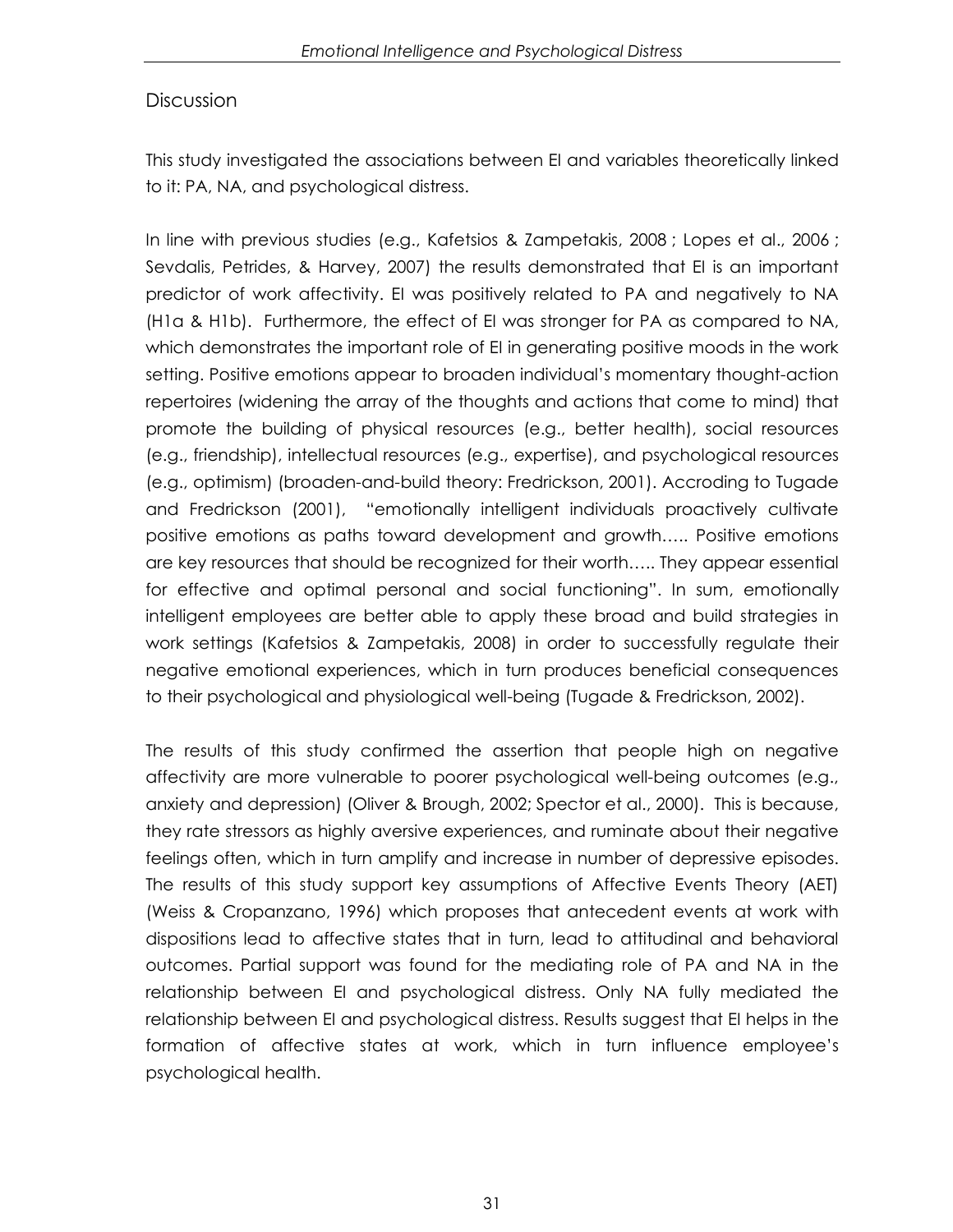### Implications

The results of current study suggest following strategies to manage the issue of psychological distress in work setting. First, special attention should be given to EI during the selection process. Second, intervention strategies should be introduced to enhance EI among current employees. Literature provides us evidence that EI can be improved via various strategies (Goleman, 1995; Slaski, 2003). Third, based on Fredrickson's (2001) broaden-and-build model of positive emotions, it is suggested that intervention strategies should be introduced within work setting that cultivate positive emotions among employees. According to Fredrickson's (2000, p. 1), positive emotions (such as joy and contentment) broaden an individual's momentary thought –action repertoire, and help in eradicating the hold of negative emotions on an individual's mind and body. Enhancement of positive emotions help in preventing and treating problems such a psychological distress, deeply rooted in negative emotions. Fredrickson's (2000), suggested many intervention strategies that may help in preventing and treating psychological health related problems, as well as, help in building personal strengths, resilience and wellness of people. These intervention strategies include, (a) relaxation therapies (e.g., imagery exercises, muscle exercises, mediation exercises), (b) decreasing the intensity of unpleasant events and increasing the rates of engagement in pleasant activities, (c) cognitive therapies, (d) training employees in finding positive meaning in daily life, (e) building empathy between people and groups. Finally, giving feedback to individuals about their own EI levels might give them greater awareness of their own resources, which might help in lowering psychological distress.

### Limitations and Recommendations

The findings of this study are subject to several limitations which are common in this type of research. First, the results are specific to organizations in one geographical area and may or may not be generalizable to other areas. Second, the crosssectional data precludes any inference of causality. The direction of causality (in cross-sectional studies) cannot be established and will have to be examined using longitudinal data. Third, all our respondents were full-time employees and these findings may not be applicable to part-time employees. Four, since all measures were self report based measures; we cannot avoid the social desirability bias. Thus, the utility of self-report EI measure may be supplemented by employing performance based measures of EI (e.g. MSCEIT). Finally, the relationships among these variables might differ depending on the type of job. Future research can examine these relationships for jobs that differ in terms of intellectual and interpersonal demands (e.g., sales vs. Engineering).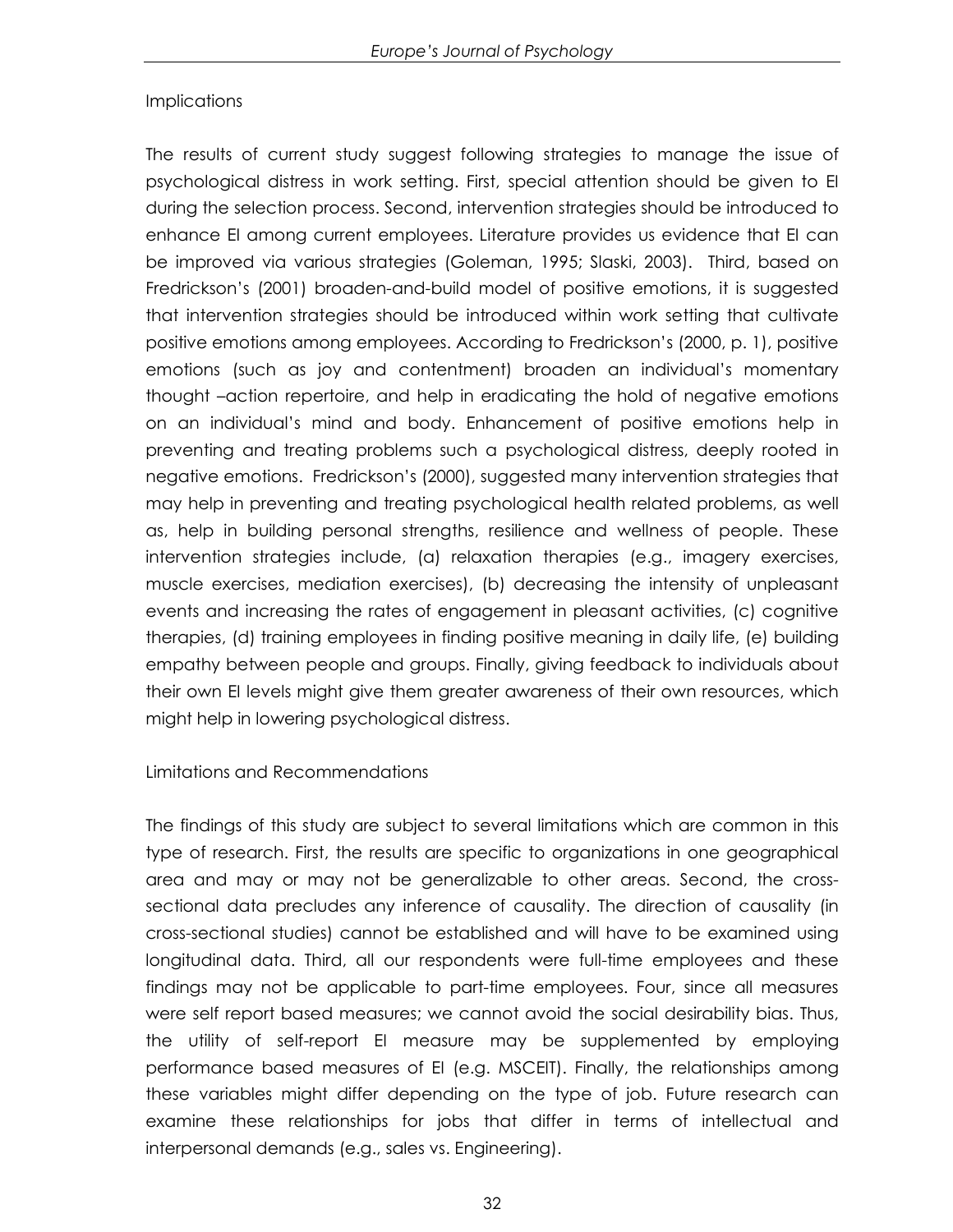# References

American Psychological Association (2002). *Ethical principles of psychologists and codes of conduct*. Washington, DC: APA.

Anderson, J. C., & Gerbing, D. W. (1988). Structural equation modeling in practice: A review and recommended two-step approach. *Psychological Bulletin*, *103*(3), 411-23.

Arbuckle, J. (2006). *Amos 7.0 User's Guide*. PA: Amos Development Corporation: Spring House.

Ashkanasy, N. M., Härtel, C. E. J., & Zerbe, W. J. (Eds.). (2000). *Emotions in the work place: Theory, research, and practice*. Westport, CT: Quorum Books.

Bagozzi, R. P., & Phillips, L. W. (1982). Representing and testing organizational theories: A holistic construal. *Administrative Science Quarterly, 27*(3), 459-489.

Bandalos. D. L. (2002). The effects of item parceling on goodness-of-fit and parameter estimate bias in structural equation modeling. *Structural Equation Modeling, 9,* 78–102.

Barchard, K. A., & Hakstian, A. R. (2004). The nature and measurement of emotional intelligence abilities: Basic dimensions and their relationships with other cognitive ability and personality variables. *Educational and Psychological Measurement, 64*(3), 437-462.

Bar-On, R. (1997). *The emotional intelligence Inventory (EQ–i): Technical manual*. Toronto: Multi-Health Systems.

Bauld, R., & Brown, R. F. (2009). Stress, psychological distress, psychosocial factors, menopause symptoms and physical health in women. *Maturitas, 62*, 160–165.

Bentler, P. M., & Bonett, D. G. (1980). Significance tests and goodness-of-fit in the analysis of covariance structures. *Psychological Bulletin*, 88 (3), 588-606.

Besharat, M. A. (2007).Psychometric properties of Farsi version of the Emotional Intelligence Scale-41 (FEIS-41). *Personality and Individual Differences, 43*, 991–100.

Browne, M. W., & Cudeck, R. (1993). Alternative ways of assessing model fit. In K. A.

Bollen & J. S. Long (Eds.), *Testing structural equation models* (pp. 136-162). Newbury Park, CA: Sage Publications.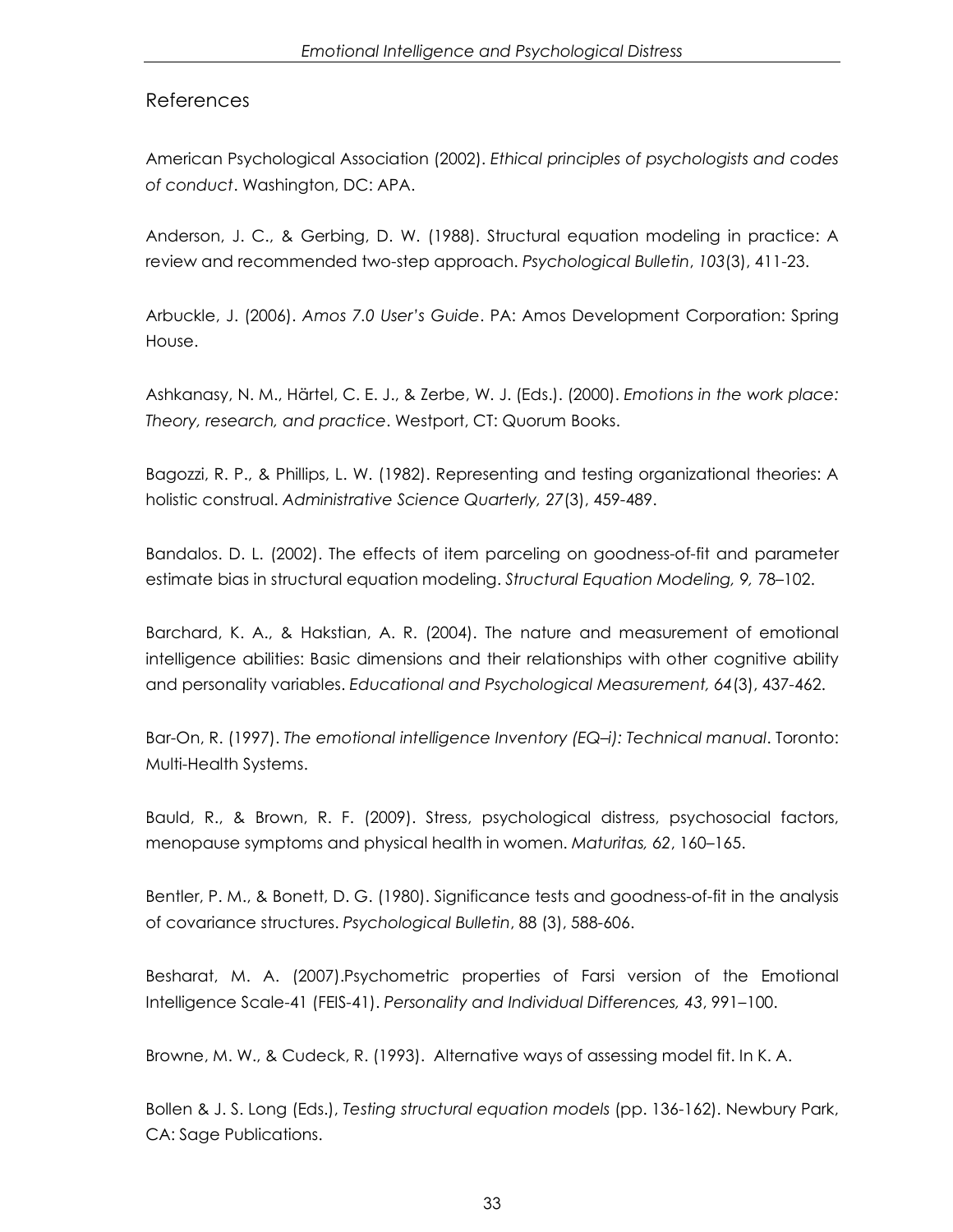Bruch, M. A., Rivet, K. M., & Laurenti, H. J. (2000). Type of self-discrepancy and relationships to components of the tripartite model of emotional distress. *Personality and Individual Differences 29*, 37–44.

Carmeli, A. (2003). The relationship between emotional intelligence and work attitudes, behavior and outcomes: An examination among senior managers. *Journal of Managerial Psychology, 18*(8), 788-813.

Chan, D. W. (2005). Emotional Intelligence, social coping, and psychological distress among Chinese gifted students in Hong Kong. *High Ability Studies, 16*(2), 163-178. Diener, E., Suh, E. M., Lucas, R. E., & Smith, H. I. (1999). Subjective well-being: Three decades of progress. *Psychological Bulletin, 125*, 276-302.

Cohen, L., Manion, L., & Morrison, K. (2000). *Research methods in education* (5th ed.). NY: RoutledgeFalmer.

Dulewicz, V., Higgs, M., & Slaski. M. (2003). Measuring emotional intelligence: Content, construct and criterion-related validity. *Journal of Managerial Psychology, 18*(5), 405-420.

Extremera, N., & Fernàndez-Berrocal, P. (2006). Emotional intelligence as predictor of mental, social and physical health in university students. *The Spanish Journal of Psychology, 9*(1), 45-51.

Fernandez-Berrocal, P., Alcaide, R., Extremera, N., & Pizarro, D. (2006). The role of emotional intelligence in anxiety and depression among adolescents. *Individual Differences Research, 4*(1), 16-27.

Fisher, C. D. (2000). Mood and emotions while working: Missing pieces of job satisfaction. *Journal of Organizational Behavior*, *21*, 185 - 202.

Fredrickson, B. L. (2000). Cultivating positive emotions to optimize health and well-being. Target article in Prevention and Treatment, 3. Available on the World Wide Web: http://journals.apa.org/prevention.

Fredrickson. B. L. (2001). The role of positive emotions in positive psychology: The broaden-and-build theory of positive emotions. *American Psychologist. 56*. 218-226.

Gallagher, D. J. (1990). Extraversion, neuroticism, and appraisal of stressful academic events. *Personality and Individual Differences, 11*, 1053-1057.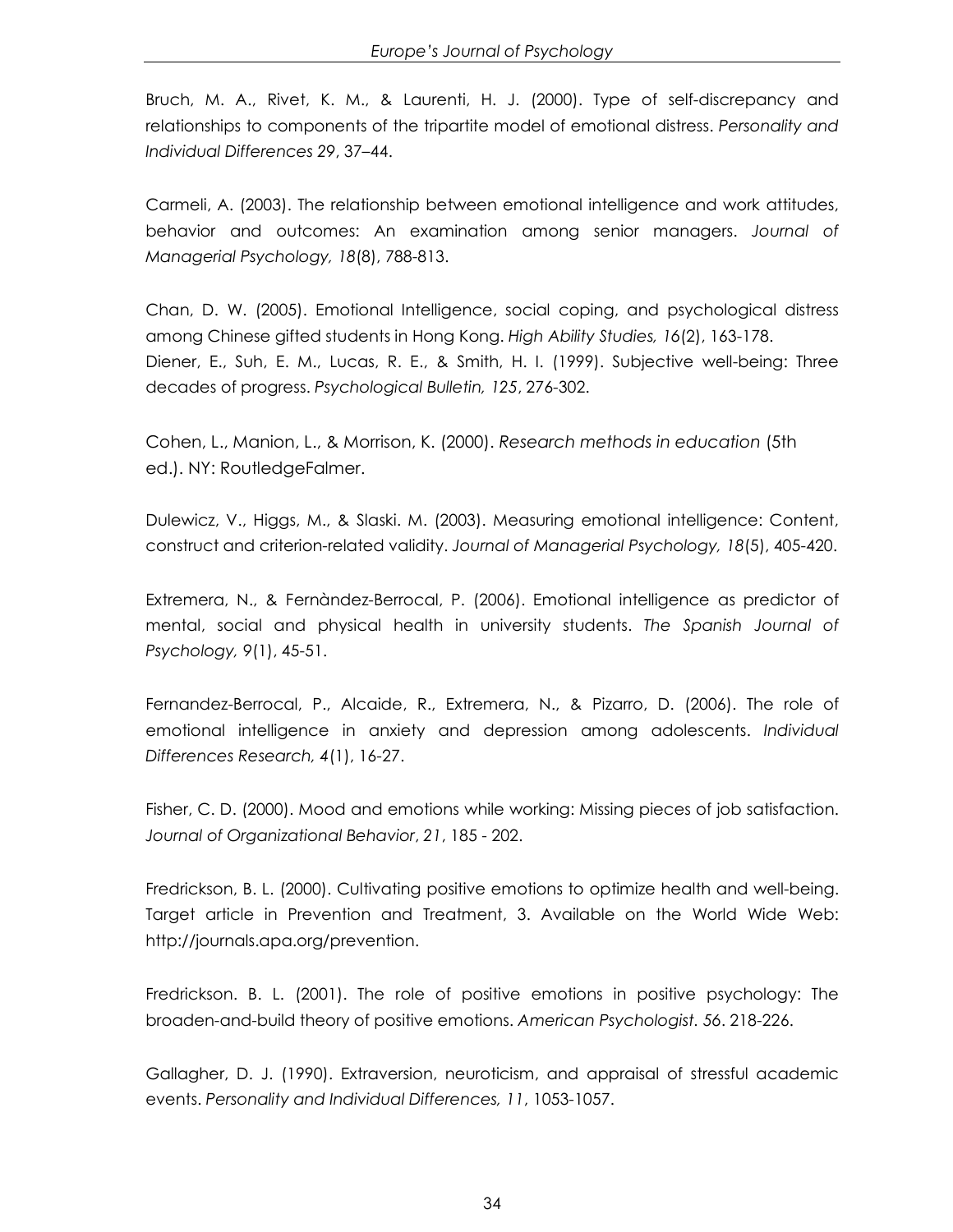Goldberg, D.P. (1978). *Manual of the General Health Questionnaire*. NFER-Nelson: **Windsor** 

Goleman, D. (1995). *Emotional Intelligence*. New York: Bantam.

Hair, J. F., Anderson, R. E., Tatham, R. L., & Black, W. C. (2006). *Multivariate data analysis*. Upper Saddle River, NJ: Prentice-Hall.

Hartel, C. E. J., Zerbe, W. J., & Ashkanasy, N. M. (Ed.). (2005). *Emotions in organizational Behavior*. London: Lawrence Erlbaum.

Kafetsios, K. (2007). Work-family conflict and its relationship with job satisfaction and psychological distress: The role of affect at work and gender. *Hellenic Journal of Psychology, 4*, 15-35.

Kafetsios, K., & Zampetakis, L. A. (2008). Emotional intelligence and job satisfaction: Testing the mediatory role of positive and negative affect at work. *Personality and Individual Differences, 44*, 710-720.

Larsen, R.J. (1992).Neuroticism and selective encoding and recall of symptoms: evidence from a combined concurrent-- retrospective study*. Journal of Personality and Social Psychology, 62*, 480- 88.

Lazarus, R. S. (1993). From psychological stress to the emotions: A history of changing outlooks. In L.W. Porter & M. Rosenzweig (Eds.), *Annual review of psychology* (Vol. 44, pp. 1-2). Palo Alto, CA: Annual Reviews.

Little, R. J. A. (1988). A test of missing completely at random for multivariate data with missing values.*Journal of the American Statistical Association, 83*, 1198-1202.

Lopes, P. N, Grewal, D., Kadis, J., Gall, M., & Salovey, P. (2006). Evidence that emotional intelligence is related to job performance and affect and attitudes at work. *Psicothema, 18, 132-138.* 

Massé R. (2000). Qualitative and quantitative analyses of psychological distress: methodological complementarity and ontological incommensurability. *Qualitative Health Research 10*, 411–423.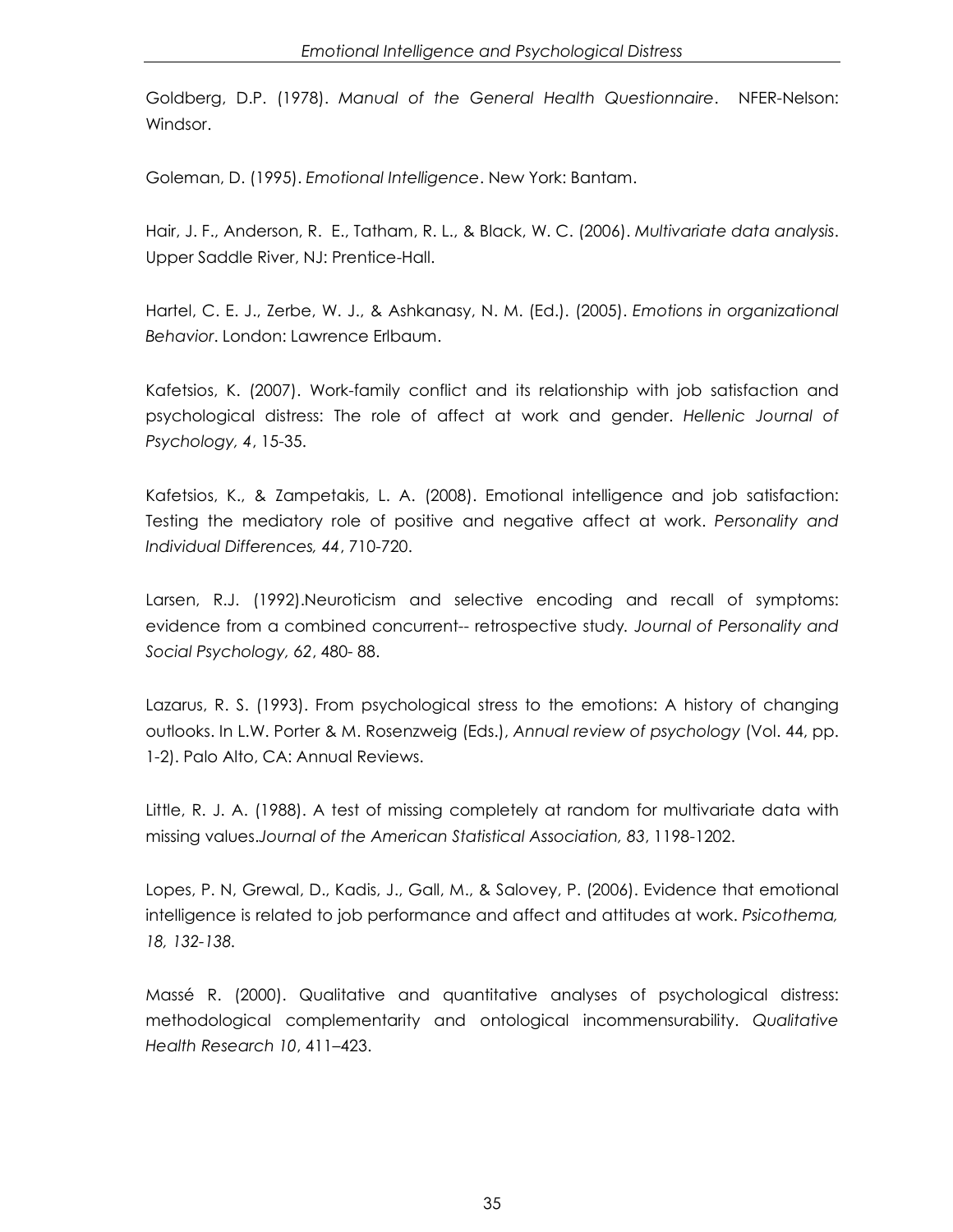Massée, R., Poulin, C., Dassa, C., Lambert, J., Belair, S., & Battaglini, A. (1998). The structure of mental health higher-order confirmatory factor analyses of psychological distress and well-being measures. *Social Indicators Research, 45*, 475-504.

Mayer, J. D. & Salovey, P. (1997). What is emotional intelligence? In P. Salovey & D. J. Sluyter (Eds.), *Emotional development and emotional intelligence: Educational implications* (pp. 3-27). New York: Basic Books.

Mayer, J. D., Salovey, P., & Caruso, D. (2000). Competing models of emotional intelligence. In *Handbook of Human Intelligence*, (pp. 396-420). New York: Cambridge University Press.

Mayer, J. D., Salovey, P., Caruso, D., & Sitarenios, G. (2003). Measuring emotional intelligence with the MSCEIT V2.0. *Emotion*, *3*, 97-105.

Miklolajczak, M., Menil, C., & Luminet, O. (2007). Explaining the protective effort of trait emotional intelligence regarding occupational stress: Exploration of emotional labor processes. *Journal of Research in Personality, 41*, 1107-1117.

Miles, J., & Shevlin, M. (2004). Applying regression and correlation: A guide for students and researchers. London: Sage Publications.

Morris, J., & Feldman, D. (1996). The dimensions, antecedents, and consequences of emotional labor. *Academy of Management Review, 21*, 986-1010.

Oliver, K., & Brough, P.(2002).Cognitive appraisal, negative affectivity and psychological well-being. *New Zealand Journal of Psychology, 31***,** 2–7.

Petrides, K. V., & Furnham, A. (2001). Trait emotional intelligence: Psychometric investigation with reference to established trait taxonomies. *European Journal of Personality*, *15,* 425–448.

Petrides, K. V., Pérez-Gonzalez, J. C., & Furnham, A. (2007). On the criterion and incremental validity of trait emotional intelligence. *Cognition and Emotion*, *21*, 26–55.

Petrides, K. V., Pita, R., & Kokkinaki, F. (2007). The location of trait emotional intelligence in personality factor space. *British Journal of Psychology*, *98*, 273–289.

Ridner, S. H. (2004). Psychological distress: Concept analysis. *Journal of Advanced Nursing, 45*(5), 536-546.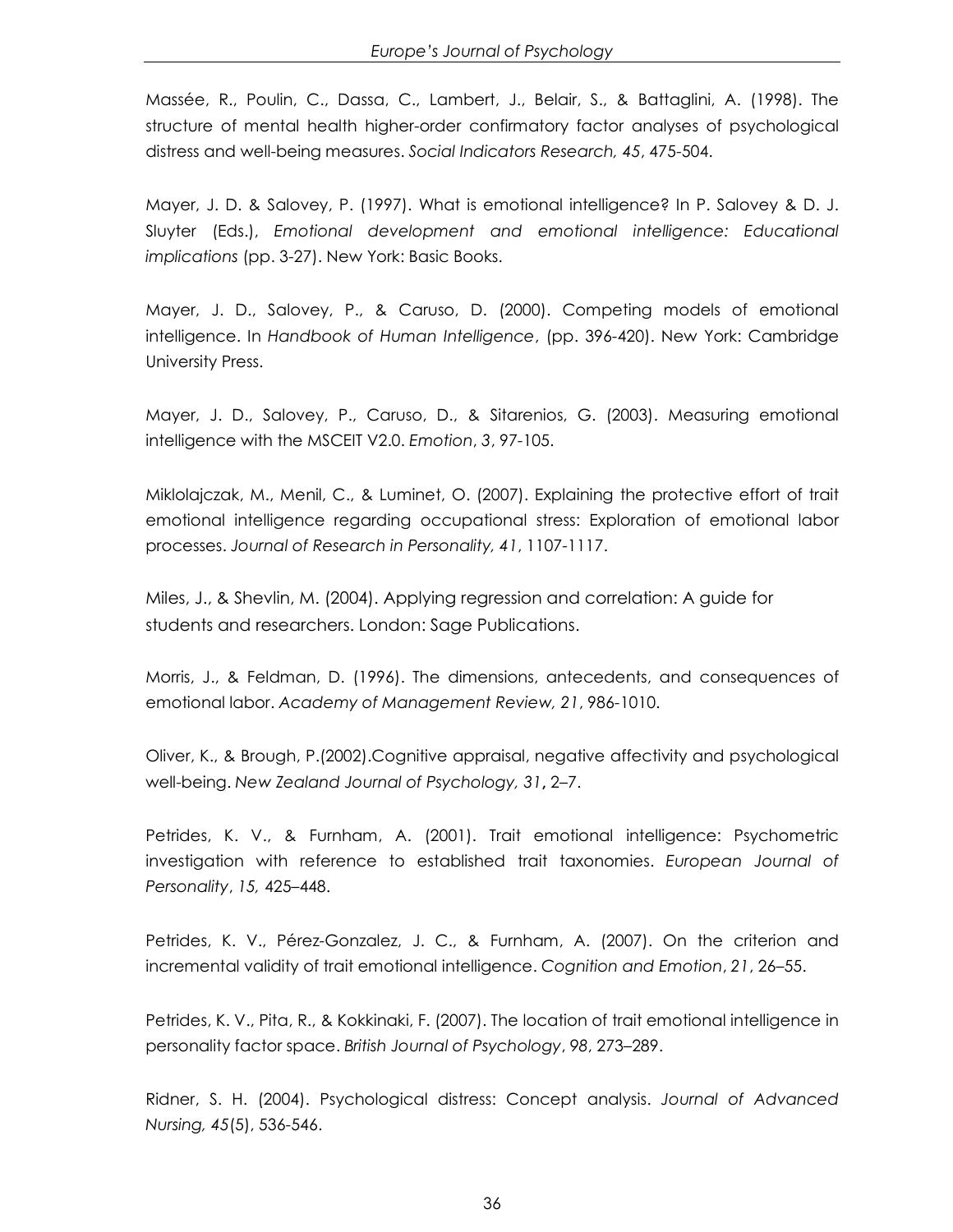Salovey, P., & Mayer, J. (1990). Emotional Intelligence. *Imaginations, Cognition and Personality*, *9*, 185-211.

Salovey, P., Bedell, B.T., Detweiler, J.B., & Mayer, J.D. (1999). Coping intelligently: Emotional intelligence and the coping process. In C.R. Snyder (Ed.), *Coping: The psychology of what works* (pp. 141–164). New York: Oxford Psychology Press.

Salovey, P., Rothman, A.J., Detweiler, J.B., & Steward, W.T. (2000). Emotional states and physical health. *American Psychologist*, *55*, 110–121.

Schumacker, R. E., & Lomax, R. G. (1996). *A beginner's guide to structural equation modeling*. Mahwah, N. J : Lawrence Erlbaum Associates.

Schutte, N. S., Malouff, J. M., Hall, L. E., Haggerty, D. J., Cooper, J. T., Golden, C. J., et al. (1998). Development and validation of a measure of emotional intelligence. *Personality and Individual Differences*, *25,* 167–177.

Sevdalis, N., Petrides, K. V., & Harvey, N. (2007). Trait emotional intelligence and decisionrelated emotions. *Personality and Individual Differences, 42*, 1347–1358.

Slaski, M. (2003). Emotional intelligence training and its implications for stress, health, and performance. Stress and Health, *19*(4), 233-9.

Slaski, M., & Cartwright, S. (2003). Emotional intelligence training and its implications for stress, health and performance. *Stress and Health, 19*, 233-239.

Spector, P. E., Zapf, D., Chen P. Y., & Frese, M. (2000). Why negative affectivity should not be controlled in job stress research: Don't throw the baby out with the bath water. *Journal of organizational Behavior, 21*, 79-95.

StatSoft. (2001). *Statistica for Windows v. 6.0*. Tulsa, OK: StatSoft. Inc. Suliman, A. M., & Al-Shaikh, F. N. (2006). Emotional intelligence at work: Links to conflict and innovation. *Employees Relations, 29*(2), 208-220.

Taylor, G.J. (2001). Low emotional intelligence and mental illness. In J. Ciarrochi, & J.P. Forgas (Eds), *Emotional intelligence in everyday life: A scientific enquiry* (pp. 67–81). Philadelphia, PA: Taylor & Francis.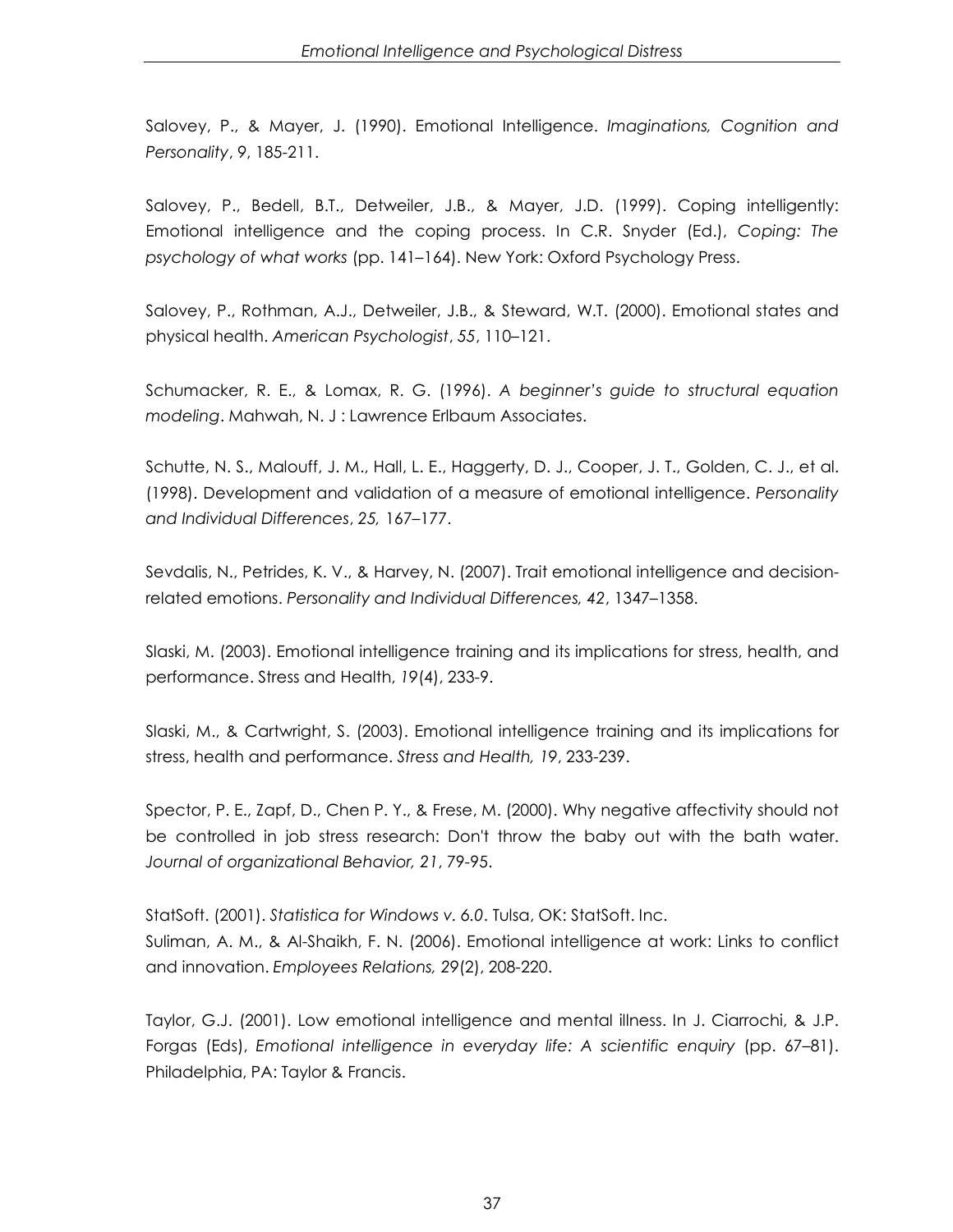Tsaousis, I., & Nikolaou, I. (2005). Exploring the relationship of emotional intelligence with physical and psychological health functioning. *Stress and Health* 21: 77–86.

Tugade, M. M., & Fredrickson, B. L. (2002). Positive emotions and emotional intelligence. In L. F. Barrett & P. Salovey (Eds.) *The wisdom of feelings: Psychological processes in emotional intelligence* (pp. 319 – 340). New York. NY: Guilford Press.

Veit, C. T., & Ware, J. E. (1983). The structure of psychological distress and well-being in general populations. *Journal of Consulting and Clinical Psychology, 51*, 730–742.

Watson, D., & Clark, L. A. (1984). Negative affectivity: The disposition to experience aversive negative states. *Psychological Bulletin, 96*, 465-490.

Watson, D., & Pennebaker, J. W. (1989). Health complaints, stress and distress: exploring the central role of negative affectivity. *Psychological Review. 96*, 234-254.

Watson, D., Clark, L.A, & Tellegen, A. (1988). Development and validation of brief measures of positive and negative affect: The PANAS scales. *Journal of Personality and Social Psychology, 54*, 1063-1070.

Weiss, H. M., & Cropanzano, R. (1996). Affective events theory: A theoretical discussion of the structure, causes and consequences of affective experiences at work. In B. M. Staw & L. L. Cummings (Eds.), *Research in organizational behavior* (Vol. 19, pp. 1-74). Greenwich, CT: JAI.

Weiss, H. M., Nicholas, J. P., & Daus, C. S. (1999). An examination of the joint effects of affective experiences and job satisfaction and variations in affective experiences over time. *Organizational Behavior and Human Decision Processes, 78,* 1-24.

Wilkinson, R., & Walford, W. (1998). The measurement of adolescent psychological health: one or two dimensions? *Journal of Youth and Adolescence, 27*(4), 443-445.

Wong, C.-S., & Law, K. S. (2002). The effects of leader and follower emotional intelligence on performance and attitude: An exploratory study. *The Leadership Quarterly*, *13,* 243– 274.